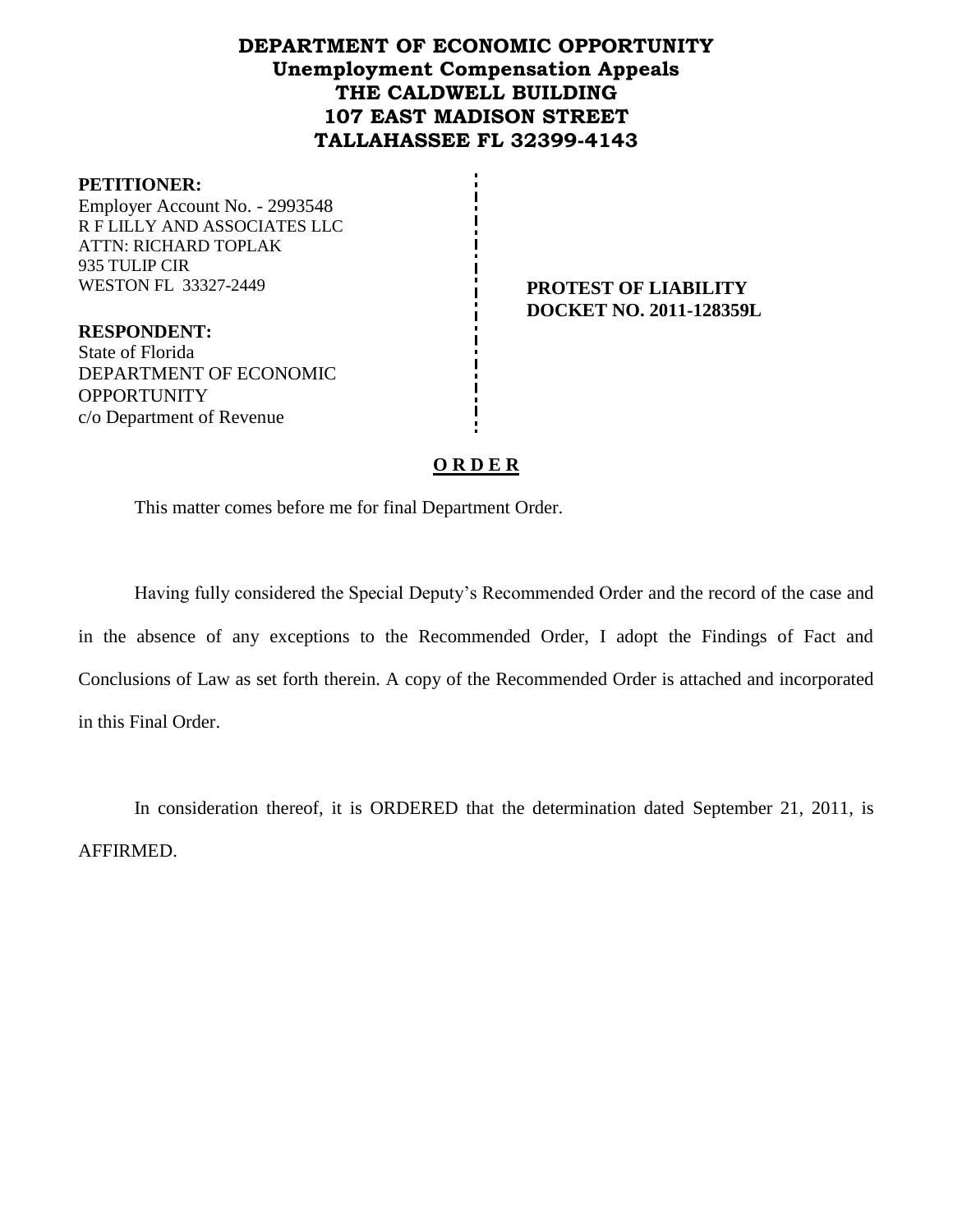#### **JUDICIAL REVIEW**

Any request for judicial review must be initiated within 30 days of the date the Order was filed. Judicial review is commenced by filing one copy of a *Notice of Appeal* with the DEPARTMENT OF ECONOMIC OPPORTUNITY at the address shown at the top of this Order and a second copy, with filing fees prescribed by law, with the appropriate District Court of Appeal. It is the responsibility of the party appealing to the Court to prepare a transcript of the record. If no court reporter was at the hearing, the transcript must be prepared from a copy of the Special Deputy's hearing recording, which may be requested from the Office of Appeals.

Cualquier solicitud para revisión judicial debe ser iniciada dentro de los 30 días a partir de la fecha en que la Orden fue registrada. La revisión judicial se comienza al registrar una copia de un *Aviso de Apelación* con la Agencia para la Innovación de la Fuerza Laboral [*DEPARTMENT OF ECONOMIC OPPORTUNITY]* en la dirección que aparece en la parte superior de este *Orden* y una segunda copia, con los honorarios de registro prescritos por la ley, con el Tribunal Distrital de Apelaciones pertinente. Es la responsabilidad de la parte apelando al tribunal la de preparar una transcripción del registro. Si en la audiencia no se encontraba ningún estenógrafo registrado en los tribunales, la transcripción debe ser preparada de una copia de la grabación de la audiencia del Delegado Especial [*Special Deputy*], la cual puede ser solicitada de la Oficina de Apelaciones.

Nenpòt demann pou yon revizyon jiridik fèt pou l kòmanse lan yon peryòd 30 jou apati de dat ke Lòd la te depoze a. Revizyon jiridik la kòmanse avèk depo yon kopi yon *Avi Dapèl* ki voye bay DEPARTMENT OF ECONOMIC OPPORTUNITY lan nan adrès ki parèt pi wo a, lan tèt *Lòd* sa a e yon dezyèm kopi, avèk frè depo ki preskri pa lalwa, bay Kou Dapèl Distrik apwopriye a. Se responsabilite pati k ap prezante apèl la bay Tribinal la pou l prepare yon kopi dosye a. Si pa te gen yon stenograf lan seyans lan, kopi a fèt pou l prepare apati de kopi anrejistreman seyans lan ke Adjwen Spesyal la te fè a, e ke w ka mande Biwo Dapèl la voye pou ou.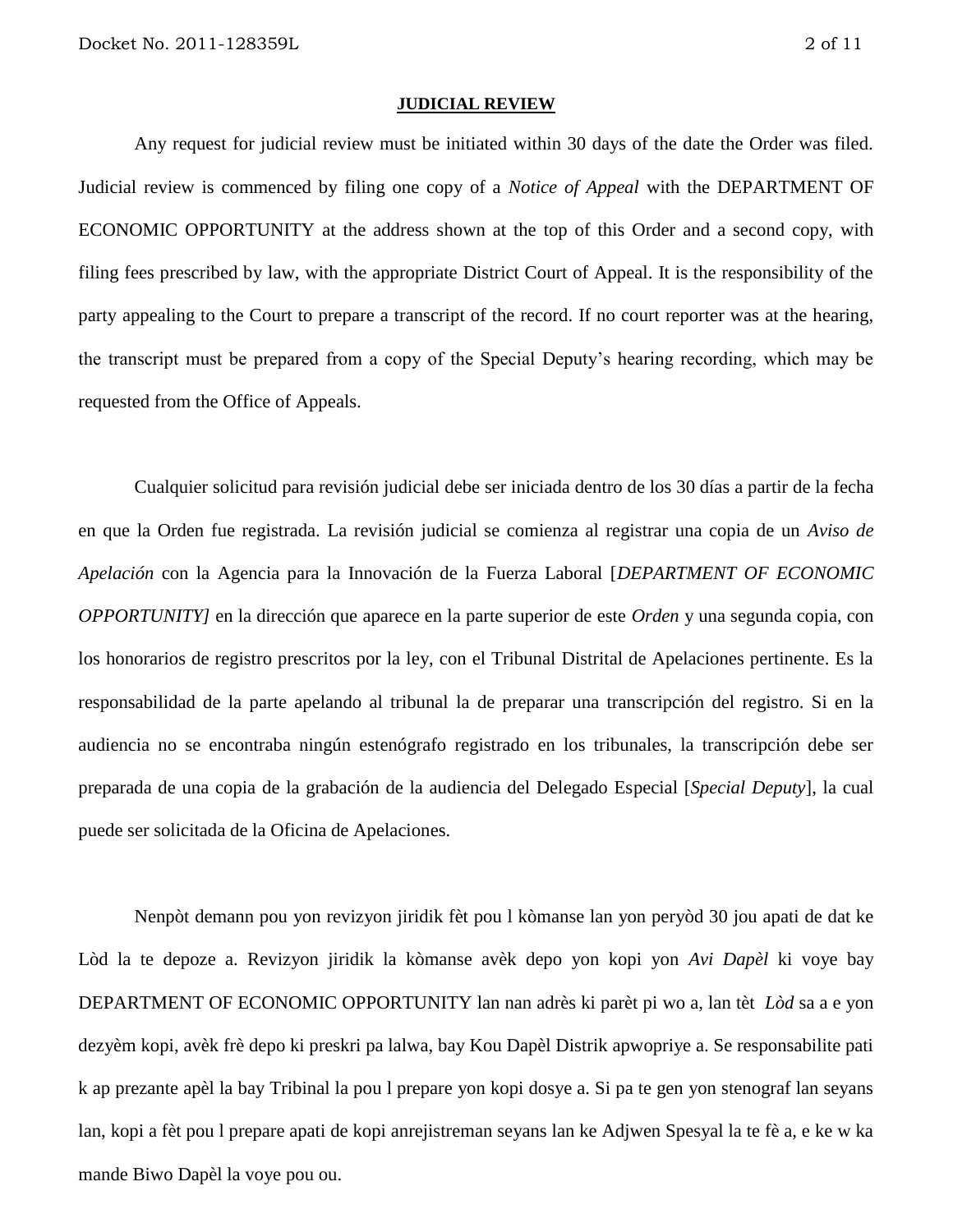DONE and ORDERED at Tallahassee, Florida, this day of **April, 2012**.



Altemese Smith, Assistant Director, Unemployment Compensation Services DEPARTMENT OF ECONOMIC OPPORTUNITY

FILED ON THIS DATE PURSUANT TO § 120.52, FLORIDA STATUTES, WITH THE DESIGNATED DEPARTMENT CLERK, RECEIPT OF WHICH IS HEREBY ACKNOWLEDGED.

Shenesse Bainer \_\_\_\_\_\_\_\_\_\_\_\_\_\_\_\_\_\_\_\_\_\_\_\_\_\_\_\_ \_\_\_\_\_\_\_\_\_\_\_\_

DEPUTY CLERK DATE

#### **CERTIFICATE OF SERVICE**

**I HEREBY CERTIFY that true and correct copies of the foregoing Final Order have been furnished to the persons listed below in the manner described, on the \_\_\_\_\_\_\_ day of April, 2012**.

Shaner Barnes

SHANEDRA Y. BARNES, Special Deputy Clerk DEPARTMENT OF ECONOMIC OPPORTUNITY Unemployment Compensation Appeals 107 EAST MADISON STREET TALLAHASSEE FL 32399-4143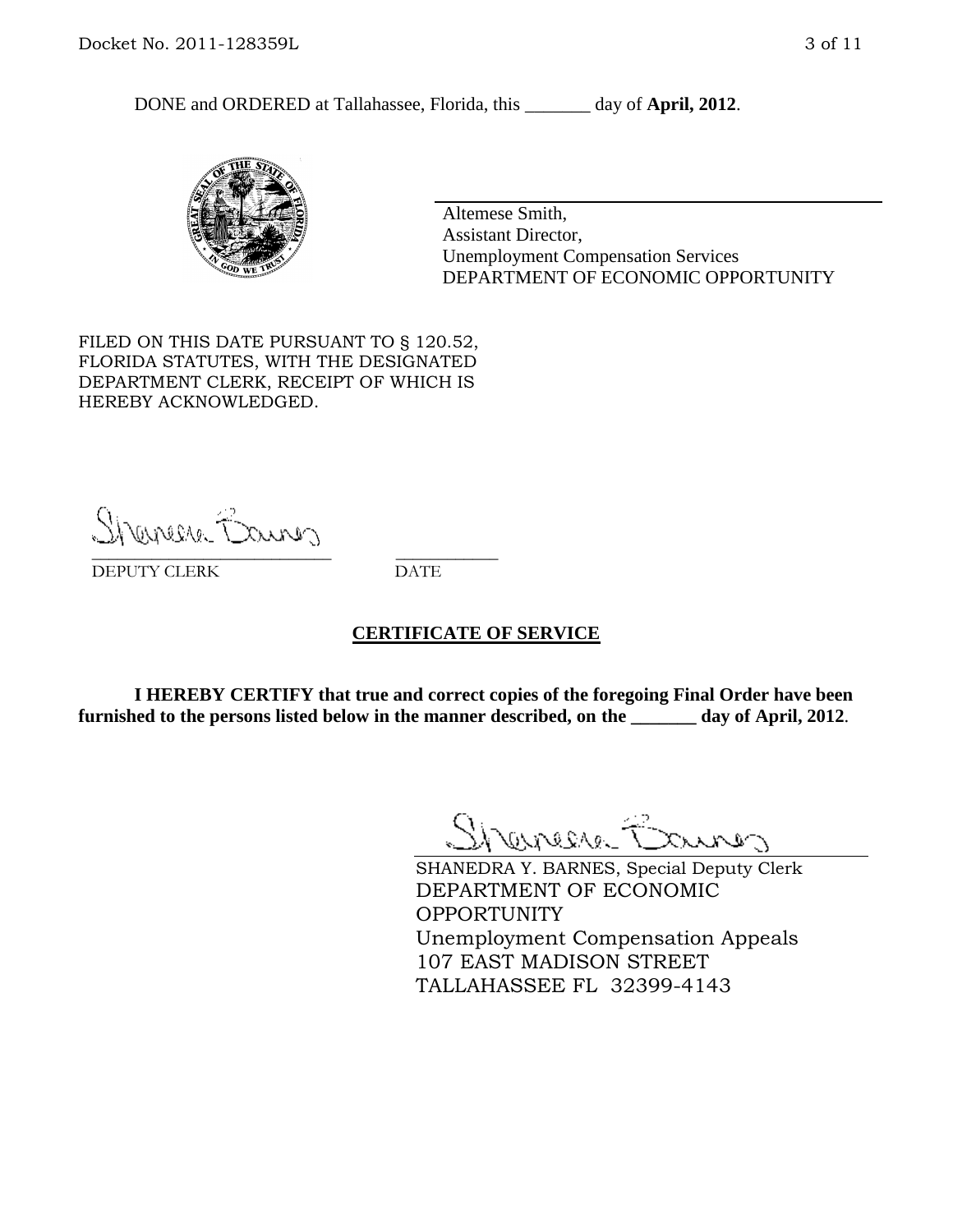Docket No. 2011-128359L 4 of 11

By U.S. Mail:

R F LILLY AND ASSOCIATES LLC ATTN: RICHARD TOPLAK 935 TULIP CIR WESTON FL 33327-2449

JAMES LABRIOLA 9861 WEST SAMPLE ROAD

CORAL SPRINGS FL 33065 DEPARTMENT OF REVENUE ATTN: VANDA RAGANS - CCOC #1 4624 5050 WEST TENNESSEE STREET TALLAHASSEE FL 32399

> DOR BLOCKED CLAIMS UNIT ATTENTION MYRA TAYLOR P O BOX 6417 TALLAHASSEE FL 32314-6417

State of Florida DEPARTMENT OF ECONOMIC OPPORTUNITY c/o Department of Revenue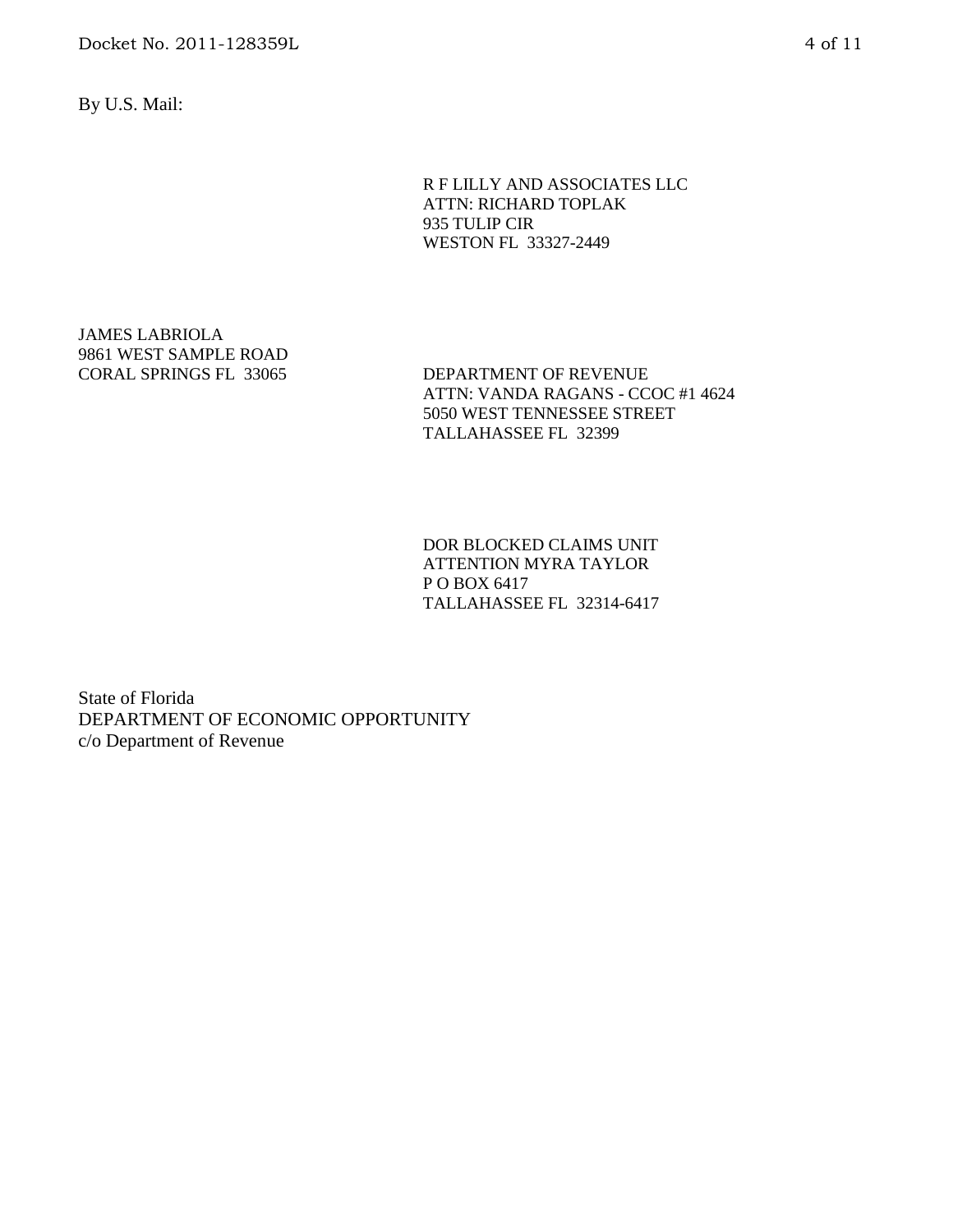# **DEPARTMENT OF ECONOMIC OPPORTUNITY Unemployment Compensation Appeals**

MSC 344 CALDWELL BUILDING 107 EAST MADISON STREET TALLAHASSEE FL 32399-4143

#### **PETITIONER:**

Employer Account No. - 2993548 R F LILLY AND ASSOCIATES LLC ATTN: RICHARD TOPLAK 935 TULIP CIR WESTON FL 33327-2449

> **PROTEST OF LIABILITY DOCKET NO. 2011-128359L**

#### **RESPONDENT:**

State of Florida DEPARTMENT OF ECONOMIC **OPPORTUNITY** c/o Department of Revenue

# **RECOMMENDED ORDER OF SPECIAL DEPUTY**

TO: Assistant Director, Interim Executive Director, Unemployment Compensation Services DEPARTMENT OF ECONOMIC OPPORTUNITY

This matter comes before the undersigned Special Deputy pursuant to the Petitioner's protest of the Respondent's determination dated September 21, 2011.

After due notice to the parties, a telephone hearing was held on February 29, 2012. The Petitioner, represented by its president, appeared and testified. The Respondent, represented by a Department of Revenue Tax Specialist II, appeared and testified. The Joined Party appeared and testified.

The record of the case, including the recording of the hearing and any exhibits submitted in evidence, is herewith transmitted. Proposed Findings of Fact and Conclusions of Law were received from the Joined Party.

#### **Issue:**

Whether services performed for the Petitioner by the Joined Party as a sales representative constitute insured employment, and if so, the effective date of liability, pursuant to Section 443.036(19), 443.036(21); 443.1216, Florida Statutes.

Whether the Petitioner meets liability requirements for Florida unemployment compensation contributions, and if so, the effective date of liability, pursuant to Sections 443.036(19); 443.036(21), Florida Statutes.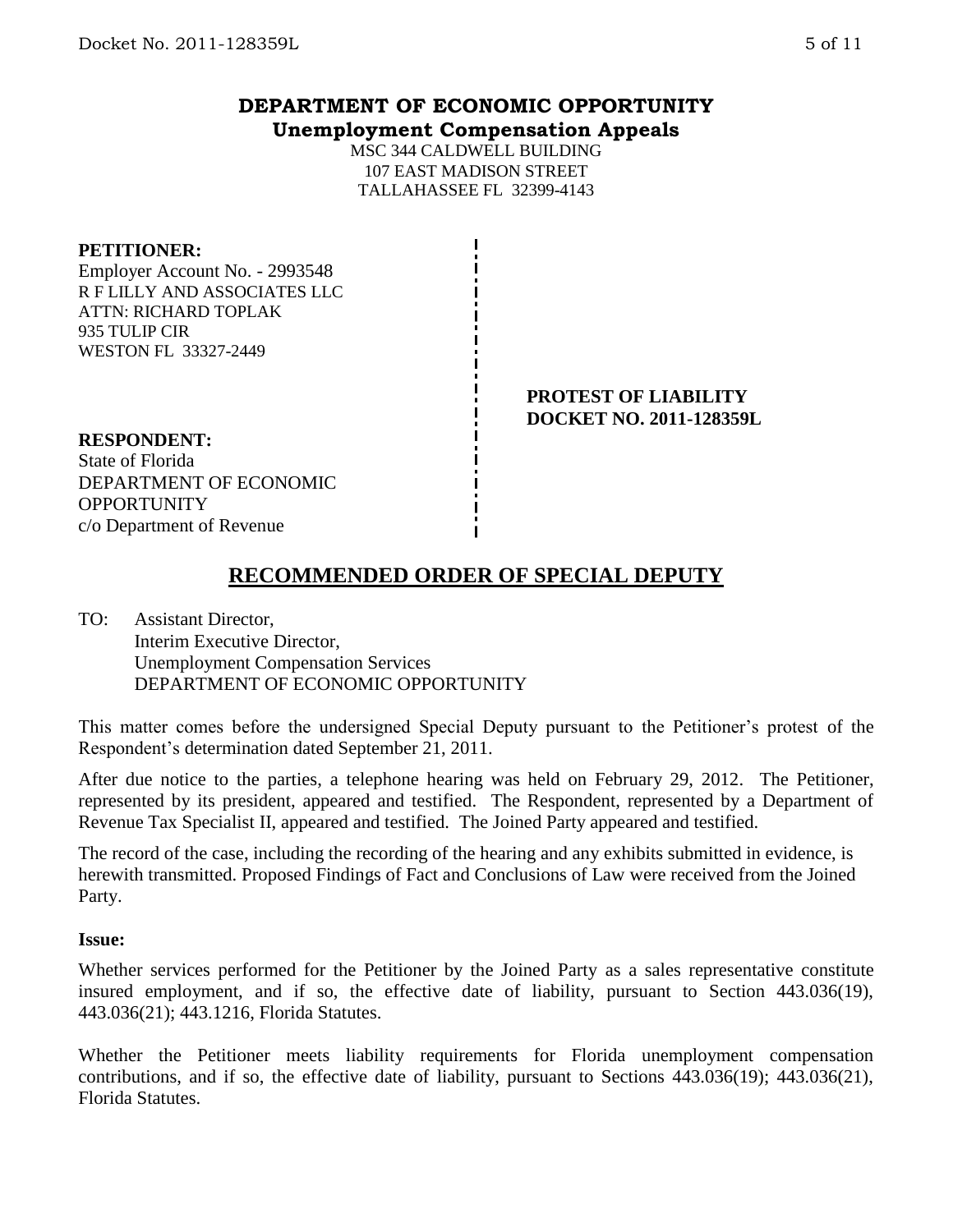# **Findings of Fact:**

- 1. The Petitioner is a limited liability company which was formed in April 2008 to operate a marketing business which obtains sales leads for various client companies including home improvement businesses and automobile windshield replacement businesses.
- 2. The Petitioner's president has been active in the operation of the Petitioner's business since inception. The Petitioner registered with the Department of Revenue for payment of unemployment compensation taxes effective July 1, 2010.
- 3. The Joined Party responded to a help wanted advertisement placed by the Petitioner listing an "opportunity for employment." The Joined Party was interviewed by the Petitioner's president. The Petitioner's president told the Joined Party that the Joined Party would be obtaining sales leads for a windshield replacement business, Coast to Coast, and that the Petitioner would pay the Joined Party \$45 for each lead that resulted in a sale. The Joined Party did not have any previous experience in outside sales and he did not have any experience with windshield replacement. The president advised the Joined Party that the Joined Party was hired for the advertised position and that the Petitioner would provide training.
- 4. The Joined Party began work for the Petitioner in October 2009. Initially, the Joined Party was required to attend rigorous training with a room full of other individuals hired for the same position. The training was five days per week. The first two hours each day was classroom training. During the remainder of each day the Joined Party rode with a supervisor and observed as the supervisor attempted to obtain leads. During the training the Petitioner taught the Joined Party how to contact potential customers and what to say to the potential customers. The training lasted for approximately one month.
- 5. During the training period the Petitioner paid the Joined Party approximately \$200 to \$250 each week. No taxes were withheld from the pay. After the Joined Party completed the training period he worked without direct supervision and attempted to make sales.
- 6. No tools or equipment were needed to perform the work and the Joined Party did not have any expenses in connection with the work with the exception of pens, pencils, and notepads. The Petitioner provided the Joined Party with an identification badge and business cards listing the name, address, and telephone number of the windshield replacement company, Coast to Coast, and the Joined Party's name.
- 7. After the Joined Party completed the training the Joined Party's work schedule was from 10:30 AM until 8 PM. After working for the Petitioner for a period of three or four months the Joined Party was required to train newly hired workers in the same manner that he was trained by a supervisor. The Joined Party did not receive additional pay for training the new workers.
- 8. The work performed by the Joined Party did not require any special skill or knowledge. The Joined Party did not advertise or offer services to the general public. The Joined Party did not have an occupational license or business license and did not have business liability insurance.
- 9. The Joined Party did not complete a timesheet and he did not submit a bill or invoice to the Petitioner for his services. Coast to Coast submitted a listing of the windshield replacements and the name of the sales representative for each windshield. From that list the Petitioner paid the Joined Party \$45 for each lead that resulted in a sale. No taxes were withheld from the pay.
- 10. The Petitioner did not pay any bonuses to the Joined Party. The Petitioner did not provide any fringe benefits such as paid vacations, paid holidays, or paid sick days.
- 11. At the end of 2009 the Petitioner reported the Joined Party's earnings on Form 1099-MISC in the amount of \$2,025.00 as nonemployee compensation. At the end of 2010 the Petitioner reported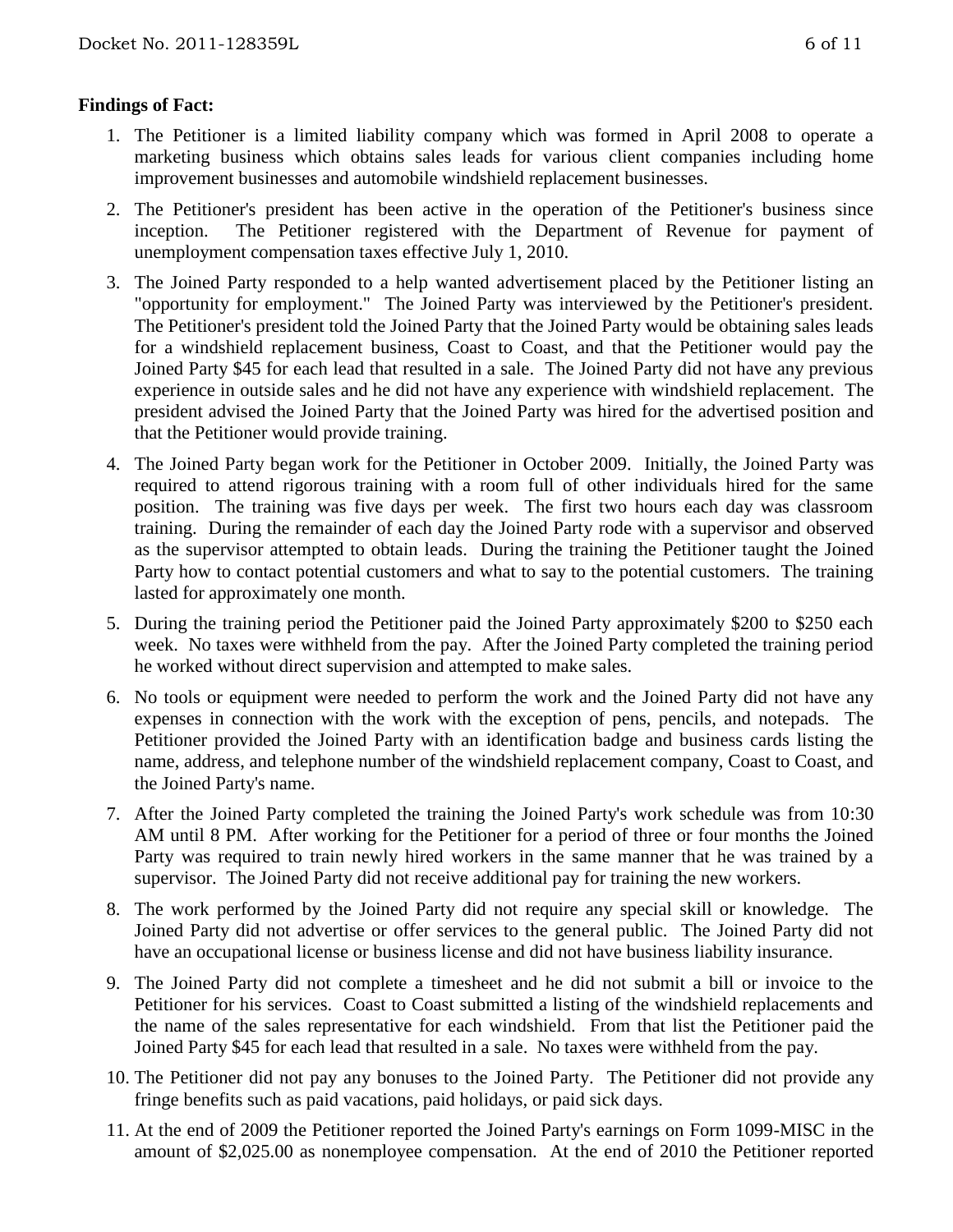the Joined Party's earnings in the amount of \$10,330.00 on Form 1099-MISC as nonemployee compensation.

- 12. Either party had the right to terminate the relationship at any time without incurring liability for breach of contract. In 2011 the Joined Party was only able to obtain one or two leads per week and the income was not sufficient to meet his needs. As a result the Joined Party left his position with the Petitioner in March 2011.
- 13. The Joined Party filed a claim for unemployment compensation benefits effective May 2, 2011. When the Joined Party did not receive credit for his earnings with the Petitioner a *Request for Reconsideration of Monetary Determination* was filed and an investigation was assigned to the Department of Revenue to determine if the Joined Party performed services for the Petitioner as an employee or as an independent contractor. By determination dated September 21, 2011, the Department of Revenue determined that the Joined Party performed services for the Petitioner as an employee. The determination held the Petitioner liable for payment of unemployment compensation tax effective October 1, 2009. The Petitioner filed a timely protest on September 27, 2011.

# **Conclusions of Law:**

- 14. The issue in this case, whether services performed for the Petitioner constitute employment subject to the Florida Unemployment Compensation Law, is governed by Chapter 443, Florida Statutes. Section 443.1216(1)(a)2., Florida Statutes, provides that employment subject to the chapter includes service performed by individuals under the usual common law rules applicable in determining an employer-employee relationship.
- 15. The Supreme Court of the United States held that the term "usual common law rules" is to be used in a generic sense to mean the "standards developed by the courts through the years of adjudication." United States v. W.M. Webb, Inc., 397 U.S. 179 (1970).
- 16. The Supreme Court of Florida adopted and approved the tests in 1 Restatement of Law, Agency 2d Section 220 (1958), for use to determine if an employment relationship exists. See Cantor v. Cochran, 184 So.2d 173 (Fla. 1966); Miami Herald Publishing Co. v. Kendall, 88 So.2d 276 (Fla. 1956); Magarian v. Southern Fruit Distributors, 1 So.2d 858 (Fla. 1941); see also Kane Furniture Corp. v. R. Miranda, 506 So.2d 1061 (Fla. 2d DCA 1987). In Brayshaw v. Agency for Workforce Innovation, et al; 58 So.3d 301 (Fla. 1st DCA 2011) the court stated that the statute does not refer to other rules or factors for determining the employment relationship and, therefore, the Agency is limited to applying only Florida common law in determining the nature of an employment relationship.
- 17. Restatement of Law is a publication, prepared under the auspices of the American Law Institute, which explains the meaning of the law with regard to various court rulings. The Restatement sets forth a nonexclusive list of factors that are to be considered when judging whether a relationship is an employment relationship or an independent contractor relationship.
- 18. 1 Restatement of Law, Agency 2d Section 220 (1958) provides:
	- (1) A servant is a person employed to perform services for another and who, in the performance of the services, is subject to the other's control or right of control.
	- (2) The following matters of fact, among others, are to be considered:
		- (a) the extent of control which, by the agreement, the business may exercise over the details of the work;
		- (b) whether or not the one employed is engaged in a distinct occupation or business;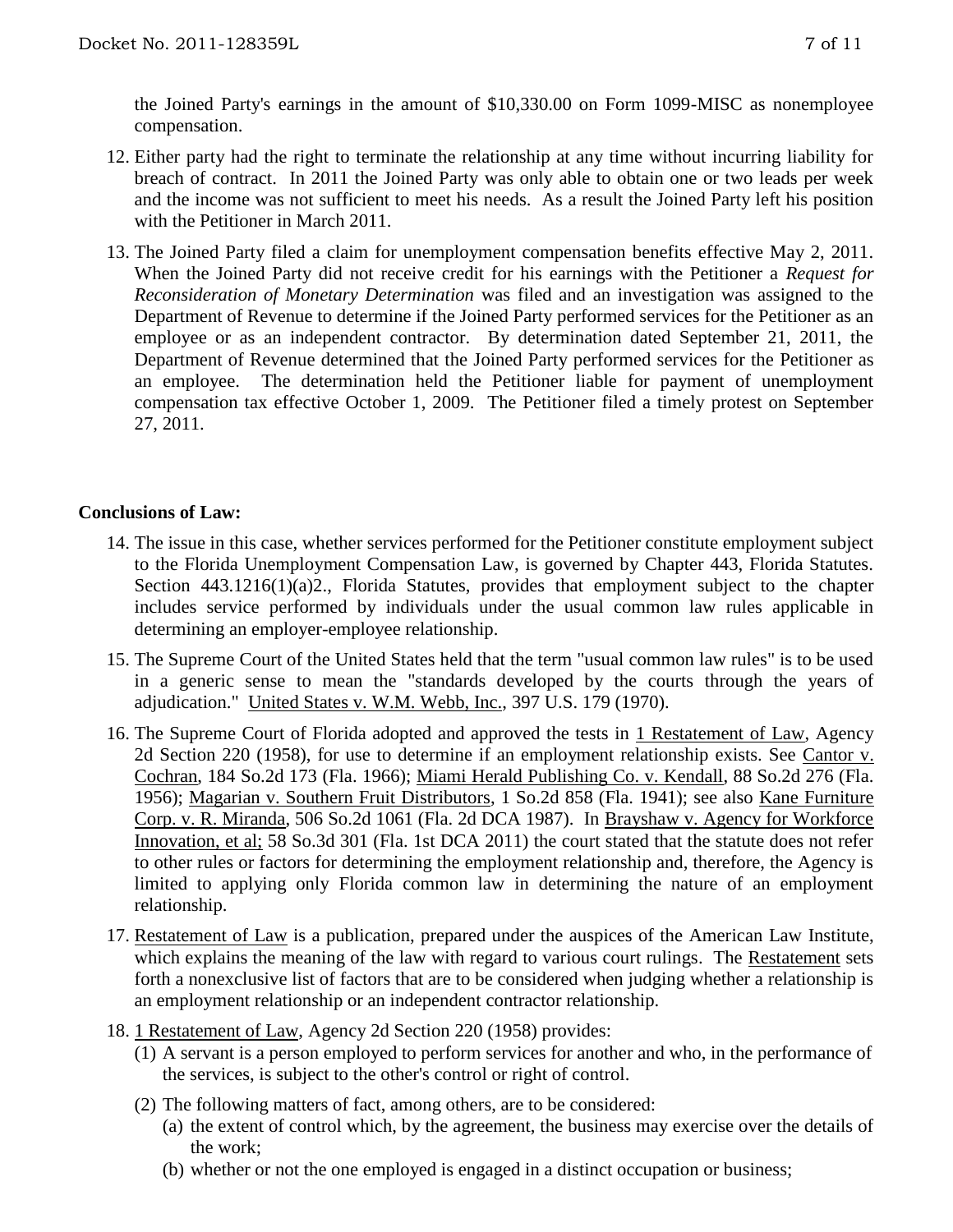- (c) the kind of occupation, with reference to whether, in the locality, the work is usually done under the direction of the employer or by a specialist without supervision;
- (d) the skill required in the particular occupation;
- (e) whether the employer or the worker supplies the instrumentalities, tools, and the place of work for the person doing the work;
- (f) the length of time for which the person is employed;
- $(g)$  the method of payment, whether by the time or by the job;
- (h) whether or not the work is a part of the regular business of the employer;
- (i) whether or not the parties believe they are creating the relation of master and servant;
- (j) whether the principal is or is not in business.
- 19. Comments in the Restatement explain that the word "servant" does not exclusively connote manual labor, and the word "employee" has largely replaced "servant" in statutes dealing with various aspects of the working relationship between two parties.
- 20. In Department of Health and Rehabilitative Services v. Department of Labor & Employment Security, 472 So.2d 1284 (Fla. 1<sup>st</sup> DCA 1985) the court confirmed that the factors listed in the Restatement are the proper factors to be considered in determining whether an employer-employee relationship exists. However, in citing La Grande v. B&L Services, Inc., 432 So.2d 1364, 1366 (Fla.  $1<sup>st</sup> DCA$  1983), the court acknowledged that the question of whether a person is properly classified an employee or an independent contractor often can not be answered by reference to "hard and fast" rules, but rather must be addressed on a case-by-case basis.
- 21. In this case no evidence was submitted concerning any written or verbal agreement or contract specifying that the Joined Party performed services for the Petitioner as an independent contractor. In Keith v. News & Sun Sentinel Co., 667 So.2d 167 (Fla. 1995) the Court held that in determining the status of a working relationship, the agreement between the parties should be examined if there is one. In providing guidance on how to proceed absent an express agreement the Court stated "In the event that there is no express agreement and the intent of the parties can not be otherwise determined, courts must resort to a fact specific analysis under the Restatement based on the actual practice of the parties."
- 22. The Petitioner operates a marketing business which obtains leads for, among other things, automobile windshield replacement. It was the Joined Party's assigned responsibility to contact prospects to obtain the leads. The work performed by the Joined Party was not separate and distinct from the Petitioner's business but was a necessary and integral portion of the Petitioner's business. The Joined Party did not have any investment in a business, did not have a business license, did not offer services to the general public, did not have significant business expenses, and was not at risk of suffering a financial loss from performing services.
- 23. The Petitioner provided substantial, rigorous, required training and paid the Joined Party for attending the training. The Petitioner trained the Joined Party how to perform the work. Training is a method of control since it specifies how to perform the work. No special skill or knowledge was needed in order to perform the work. The greater the skill or special knowledge required to perform the work, the more likely the relationship will be found to be one of independent contractor. Florida Gulf Coast Symphony v. Florida Department of Labor & Employment Sec., 386 So.2d 259 (Fla. 2d DCA 1980)
- 24. Other than during the training period the Petitioner paid the Joined Party based on production rather than by time worked. Section 443.1217(1), Florida Statutes, provides that the wages subject to the Unemployment Compensation Law include all remuneration for employment including commissions, bonuses, back pay awards, and the cash value of all remuneration in any medium other than cash. The Petitioner did not provide any fringe benefits to the Joined Party and did not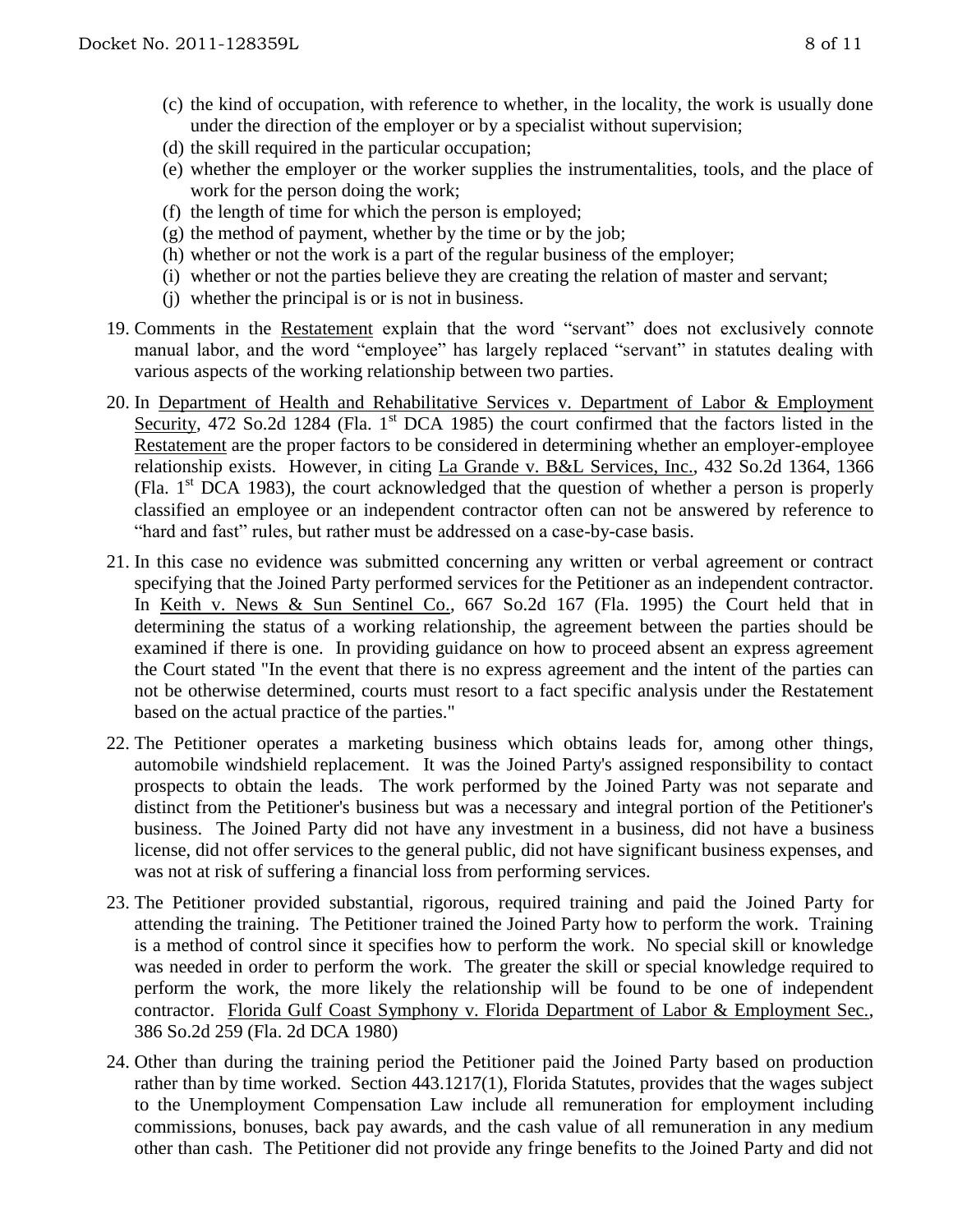withhold payroll taxes from the pay. The fact that the Petitioner chose not to withhold payroll taxes does not, standing alone, establish an independent contractor relationship.

- 25. Either party had the right to terminate the relationship at any time without incurring liability for breach of contract. The Joined Party performed services for the Petitioner for a period of approximately one and one-half years. These facts reveal the existence of an at-will relationship of relative permanence. In Cantor v. Cochran, 184 So.2d 173 (Fla. 1966), the court in quoting 1 Larson, Workmens' Compensation Law, Section 44.35 stated: "The power to fire is the power to control. The absolute right to terminate the relationship without liability is not consistent with the concept of independent contractor, under which the contractor should have the legal right to complete the project contracted for and to treat any attempt to prevent completion as a breach of contract."
- 26. The "extent of control" referred to in Restatement Section  $220(2)(a)$ , has been recognized as the most important factor in determining whether a person is an independent contractor or an employee. Employees and independent contractors are both subject to some control by the person or entity hiring them. The extent of control exercised over the details of the work turns on whether the control is focused on the result to be obtained or extends to the means to be used. A control directed toward means is necessarily more extensive than a control directed towards results. Thus, the mere control of results points to an independent contractor relationship; the control of means points to an employment relationship. Furthermore, the relevant issue is "the extent of control which, by the agreement, the master may exercise over the details of the work." Thus, it is the right of control, not actual control or actual interference with the work, which is significant in distinguishing between an independent contractor and an employee. Harper ex rel. Daley v. Toler, 884 So.2d 1124 (Fla. 2nd DCA 2004).
- 27. The evidence in this case reveals that the Petitioner exercised significant control over what work was performed, how the work was performed and when the work was performed. Thus, it is concluded that the services performed by the Joined Party constitute insured employment.
- 28. Section 443.1215, Florida States, provides:
	- (1) Each of the following employing units is an employer subject to this chapter:
		- (a) An employing unit that:
			- 1. In a calendar quarter during the current or preceding calendar year paid wages of at least \$1,500 for service in employment; or
			- 2. For any portion of a day in each of 20 different calendar weeks, regardless of whether the weeks were consecutive, during the current or the preceding calendar year, employed at least one individual in employment, irrespective of whether the same individual was in employment during each day.
- 29. The Form 1099-MISC which the Petitioner issued to the Joined Party for the 2009 tax year reveals that the Petitioner paid the Joined Party \$2,025.00 for services performed during the fourth quarter 2009. Thus, the Petitioner paid wages of more than \$1,500 for service in employment during the fourth quarter 2009 and has established liability for payment of unemployment compensation tax effective October 1, 2009.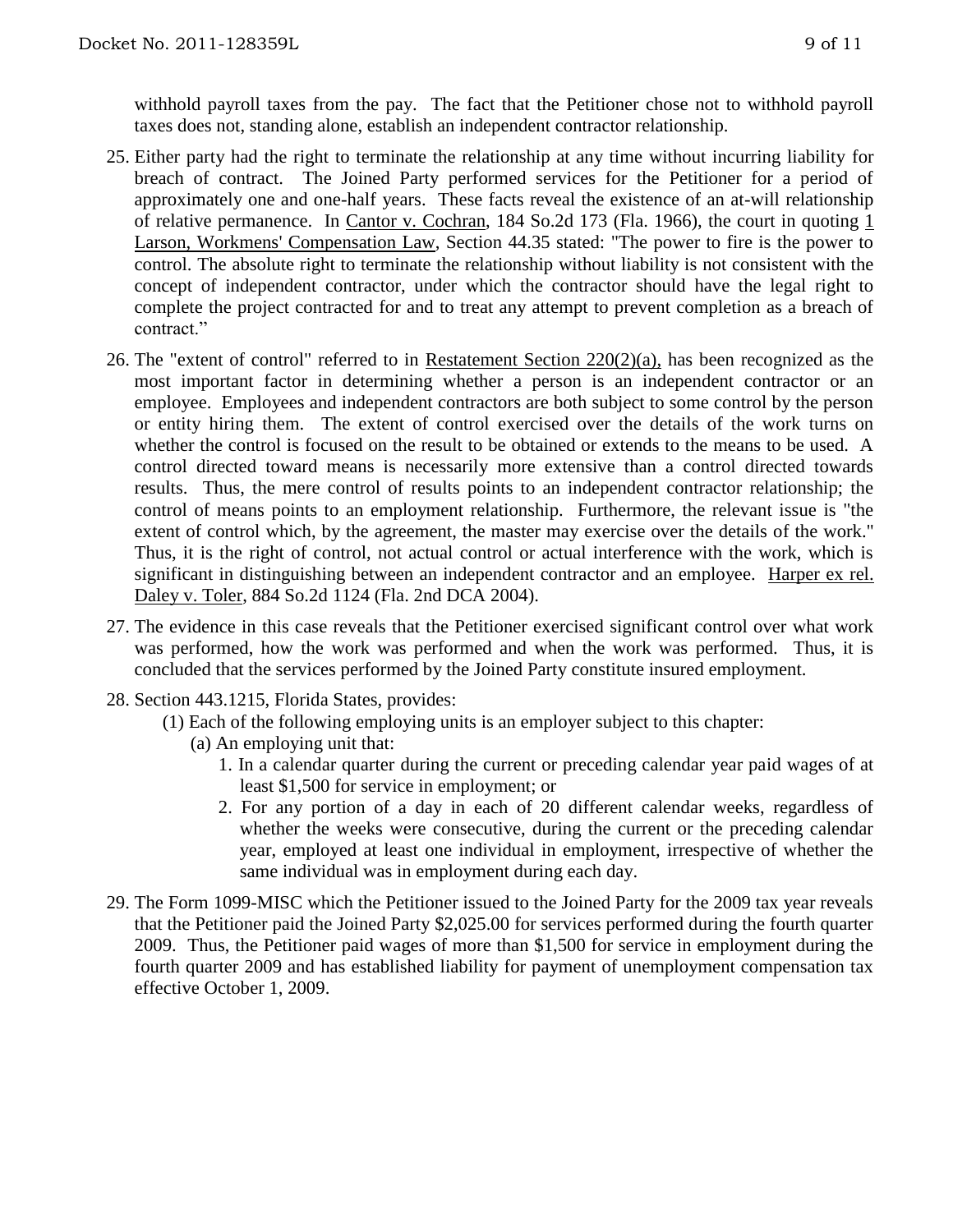**Recommendation:** It is recommended that the determination dated September 21, 2011, be AFFIRMED. Respectfully submitted on March 20, 2012.



R. O. SMITH, Special Deputy Office of Appeals

A party aggrieved by the *Recommended Order* may file written exceptions to the Director at the address shown above within fifteen days of the mailing date of the *Recommended Order*. Any opposing party may file counter exceptions within ten days of the mailing of the original exceptions. A brief in opposition to counter exceptions may be filed within ten days of the mailing of the counter exceptions. Any party initiating such correspondence must send a copy of the correspondence to each party of record and indicate that copies were sent.

Una parte que se vea perjudicada por la *Orden Recomendada* puede registrar excepciones por escrito al Director Designado en la dirección que aparece arriba dentro de quince días a partir de la fecha del envío por correo de la *Orden Recomendada*. Cualquier contraparte puede registrar contra-excepciones dentro de los diez días a partir de la fecha de envió por correo de las excepciones originales. Un sumario en oposición a contra-excepciones puede ser registrado dentro de los diez días a partir de la fecha de envío por correo de las contra-excepciones. Cualquier parte que dé inicio a tal correspondencia debe enviarle una copia de tal correspondencia a cada parte contenida en el registro y señalar que copias fueron remitidas.

Yon pati ke *Lòd Rekòmande* a afekte ka prezante de eksklizyon alekri bay Direktè Adjwen an lan adrès ki parèt anlè a lan yon peryòd kenz jou apati de dat ke *Lòd Rekòmande* a te poste a. Nenpòt pati ki fè opozisyon ka prezante objeksyon a eksklizyon yo lan yon peryòd dis jou apati de lè ke objeksyon a eksklizyon orijinal yo te poste. Yon dosye ki prezante ann opozisyon a objeksyon a eksklizyon yo, ka prezante lan yon peryòd dis jou apati de dat ke objeksyon a eksklizyon yo te poste. Nenpòt pati ki angaje yon korespondans konsa dwe voye yon kopi kourye a bay chak pati ki enplike lan dosye a e endike ke yo te voye kopi yo.

SHANEDRA Y. BARNES, Special Deputy Clerk

**Date Mailed: March 20, 2012**

Copies mailed to: Petitioner Respondent Joined Party

> JAMES LABRIOLA 9861 WEST SAMPLE ROAD CORAL SPRINGS FL 33065

DEPARTMENT OF REVENUE ATTN: VANDA RAGANS - CCOC #1 4624 5050 WEST TENNESSEE STREET TALLAHASSEE FL 32399